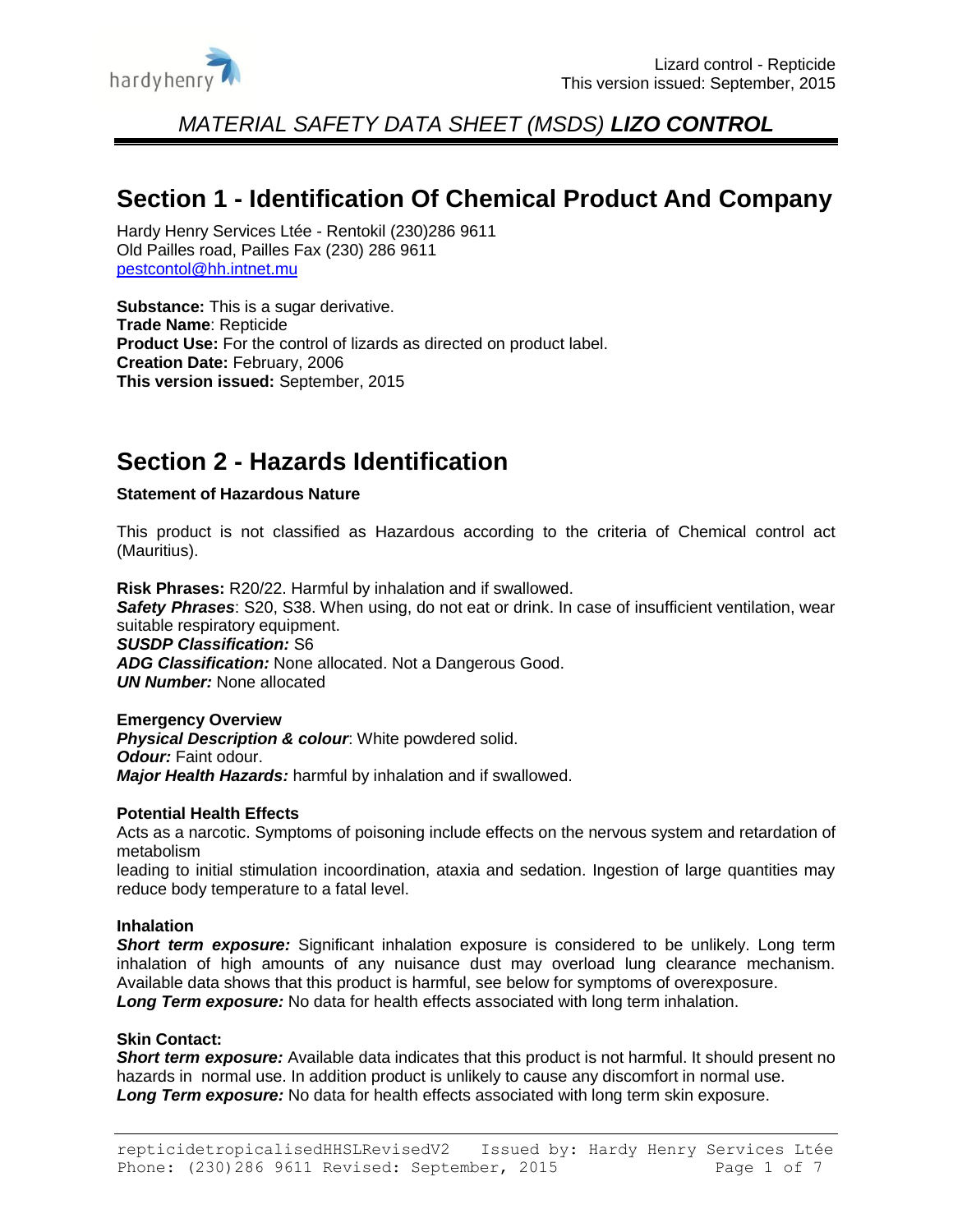

#### **Eye Contact:**

**Short term exposure:** Exposure via eyes is considered to be unlikely. This product is believed to be not irritating to eyes.

*Long Term exposure*: No data for health effects associated with long term eye exposure.

#### **Ingestion:**

**Short term exposure**: Significant oral exposure is considered to be unlikely. Available data shows that this product is harmful. This product is unlikely to cause any irritation problems in the short or long term.

*Long Term exposure:* No data for health effects associated with long term ingestion.

#### **Carcinogen Status:**

*NOHSC:* No significant ingredient is classified as carcinogenic by NOHSC. *NTP:* No significant ingredient is classified as carcinogenic by NTP. *IARC*: No significant ingredient is classified as carcinogenic by IARC.

## **Section 3 - Composition/Information on Ingredients**

*Ingredients CAS No, Conc,% TWA (mg/m3) STEL (mg/m3)*  Alpha chloralose 15879-93-3 at 1%

Sugar based syrup 99%

This is a commercial product whose exact ratio of components may vary slightly. Minor quantities of other non hazardous ingredients are also possible.

The TWA exposure value is the average airborne concentration of a particular substance when calculated over a normal 8 hour working day for a 5 day working week. The STEL (Short Term Exposure Limit) is an exposure value that should not be exceeded for more than 15 minutes and should not be repeated for more than 4 times per day. There should be at least 60 minutes between successive exposures at the STEL. The term "peak "is used when the TWA limit, because of the rapid action of the substance, should never be exceeded, even briefly.

### **Section 4 - First Aid Measures**

#### *General Information:*

You should call your medical practitioner if you feel that you may have been poisoned, burned or irritated by this product. Have this MSDS with you when you call.

*Inhalation:* If symptoms of poisoning become evident, contact a Poisons Information Centre, or call a doctor at once. Remove source of contamination or move victim to fresh air. If breathing is difficult, oxygen may be beneficial if administered by trained personnel, preferably on a doctor's advice. DO NOT allow victim to move about unnecessarily. Symptoms of pulmonary oedema can be delayed up to 48 hours after exposure.

**Skin Contact:** No specific health data is available for this product. If any unusual symptoms become evident, or if in doubt, contact your doctor.

*Eye Contact:* First aid is not generally required. If in doubt, contact your doctor.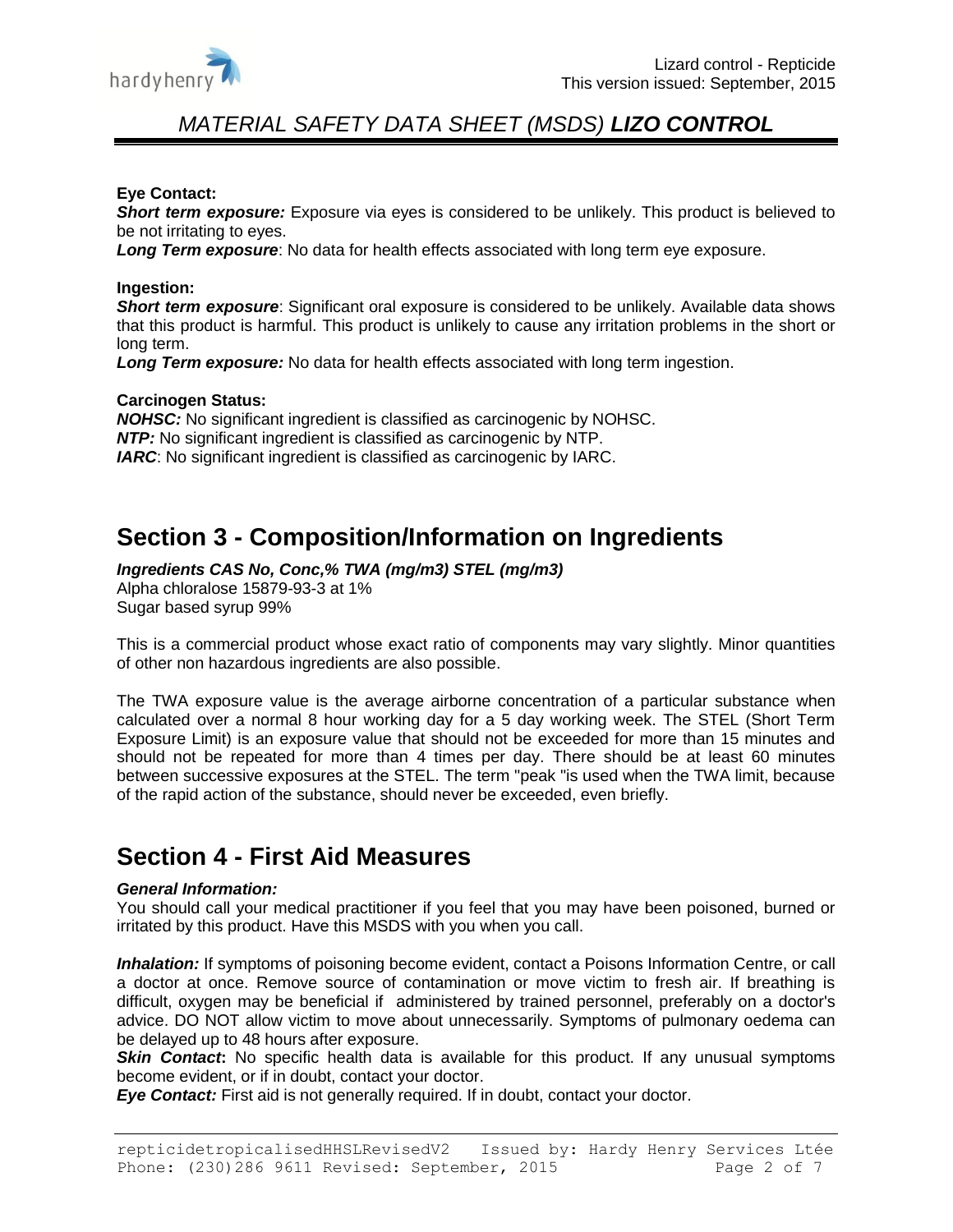

**Ingestion:** If swallowed, do NOT induce vomiting. Wash mouth with water and contact your doctor. Avoid giving alcohol.

# **Section 5 - Fire Fighting Measures**

*Fire and Explosion Hazards: There* is no risk of an explosion from this product under normal circumstances if it is involved in a fire. This product, if scattered, may form flammable or explosive dust clouds in air. Fire decomposition products from this product may be toxic if inhaled. Take appropriate protective measures.

*Extinguishing Media***:** Preferred extinguishing media are carbon dioxide, dry chemical, foam, water fog.

*Fire Fighting***:** If a significant quantity of this product is involved in a fire, call the fire brigade. Do not scatter spilled material with high pressure water jets.

*Flash point***:** Not flammable. *Upper Flammability Limit:* No data. *Lower Flammability Limit:* No data. *Auto-ignition temperature:* No data. *Flammability Class***:** No data.

### **Section 6 - Accidental Release Measures**

*Accidental release:* In the event of a major spill, prevent spillage from entering drains or water courses. Evacuate the spill area and deny entry to unnecessary and unprotected personnel. Wear full protective clothing including eye/face protection. All skin areas should be covered. See above under Personal Protection regarding the dangerous chemical control act relating to personal protective equipment. Suitable materials for protective clothing include rubber, PVC.

Eye/face protective equipment should comprise as a minimum, protective goggles. If there is a significant chance that dusts are likely to build up in cleanup area, we recommend that you use a suitable Dust Mask.

Stop leak if safe to do so, and contain spill. Sweep up and shovel or collect recoverable product into labelled containers for recycling or salvage, and dispose of promptly. Consider vacuuming if appropriate. Recycle containers wherever possible after careful cleaning. Refer to product label for specific instructions. After spills, wash area preventing runoff from entering drains. If a significant quantity of material enters drains, advise emergency services.

This material may be suitable for approved landfill. Ensure legality of disposal by consulting regulations prior to disposal. Thoroughly launder protective clothing before storage or re-use. Advise laundry of nature of contamination when sending contaminated clothing to laundry.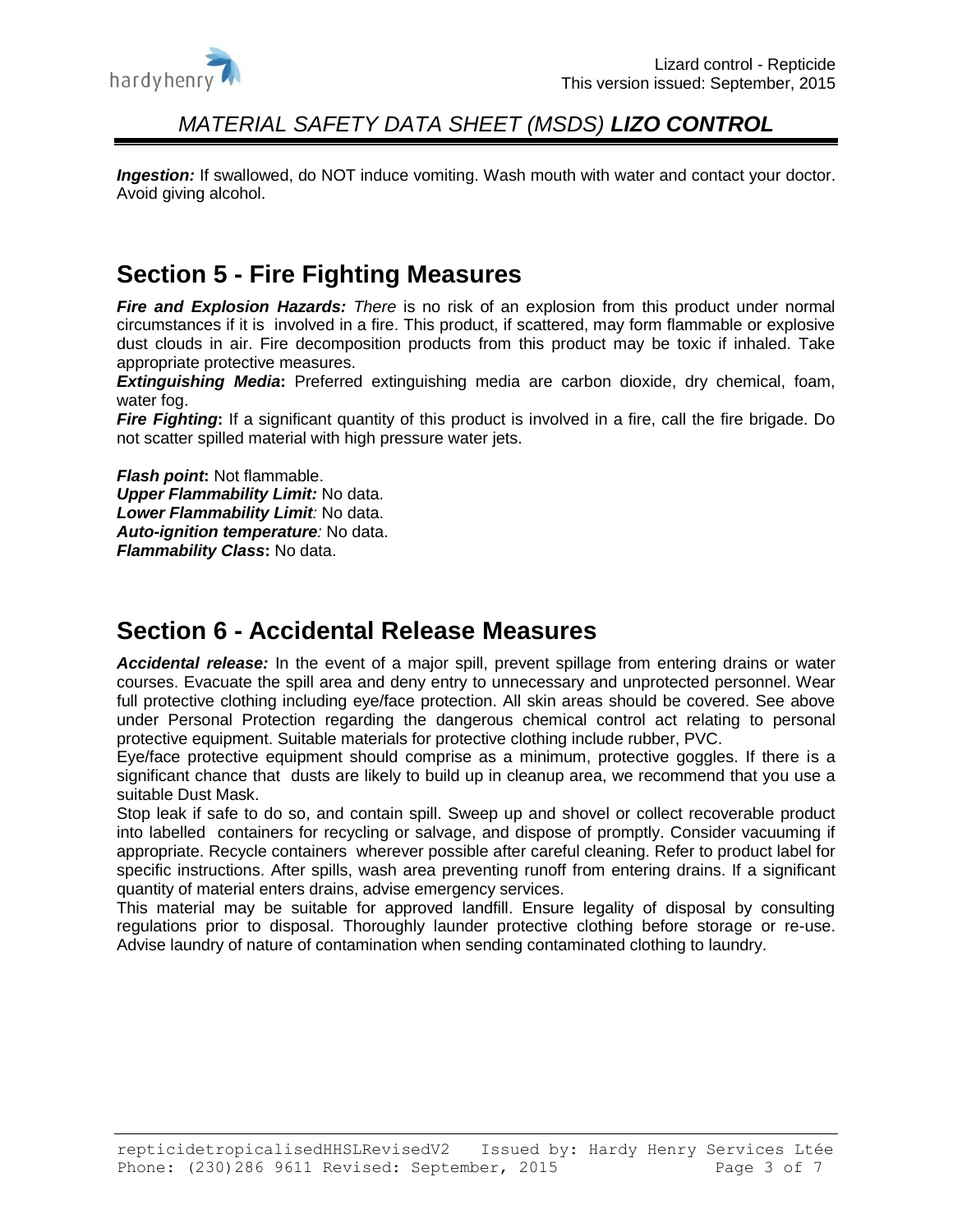

### **Section 7 - Handling and Storage**

Handling: Keep exposure to this product to a minimum, and minimise the quantities kept in work areas. Check Section 8 of this MSDS for details of personal protective measures, and make sure that those measures are followed.

The measures detailed below under "Storage" should be followed during handling in order to minimise risks to persons using the product in the workplace. Also, avoid contact or contamination of product with incompatible materials listed in Section 10.

Storage: This product is a controlled Poison by the pesticide control board. Observe all relevant regulations regarding sale, transport and storage of this class of poison. Store in the closed original container in a dry, cool, well-ventilated area out of direct sunlight.

Make sure that the product does not come into contact with substances listed under "Materials to avoid" in Section 10.

Check packaging - there may be further storage instructions on the label.

## **Section 8 - Exposure Controls and Personal Protection**

The Occupational health and safety act (2005-) revised in 2007: section 67: Substances hazardous to health will provide general advice regarding safety:

[http://attorneygeneral.govmu.org/English/Documents/A-](http://attorneygeneral.govmu.org/English/Documents/A-Z%20Acts/O/OCCUPATIONAL%20SAFETY%20AND%20HEALTH%20ACT,%20No%2028%20of%202005.pdf)

[Z%20Acts/O/OCCUPATIONAL%20SAFETY%20AND%20HEALTH%20ACT,%20No%2028%20of](http://attorneygeneral.govmu.org/English/Documents/A-Z%20Acts/O/OCCUPATIONAL%20SAFETY%20AND%20HEALTH%20ACT,%20No%2028%20of%202005.pdf) [%202005.pdf](http://attorneygeneral.govmu.org/English/Documents/A-Z%20Acts/O/OCCUPATIONAL%20SAFETY%20AND%20HEALTH%20ACT,%20No%2028%20of%202005.pdf)

*Exposure limits* have not been established for this product.

Ventilation: No special ventilation requirements are normally necessary for this product. However make sure that

the work environment remains clean and that dusts are minimised.

*Eye Protection:* Eye protection is not normally necessary when this product is being used. However, if in doubt, wear suitable protective glasses or goggles.

Skin Protection: The information at hand indicates that this product is not harmful and that normally no special skin protection is necessary. However, we suggest that you routinely avoid contact with all chemical products and that you wear suitable gloves (preferably elbow-length) when handling this product.

**Protective Material Types:** We suggest that protective clothing be made from the following materials: rubber, PVC.

**Respirator:** If there is a significant chance that dusts are likely to build up in the area where this product is being used, we recommend that you use a suitable Dust Mask. Use a P1 mask, designed for use against mechanically generated particles eg silica & asbestos.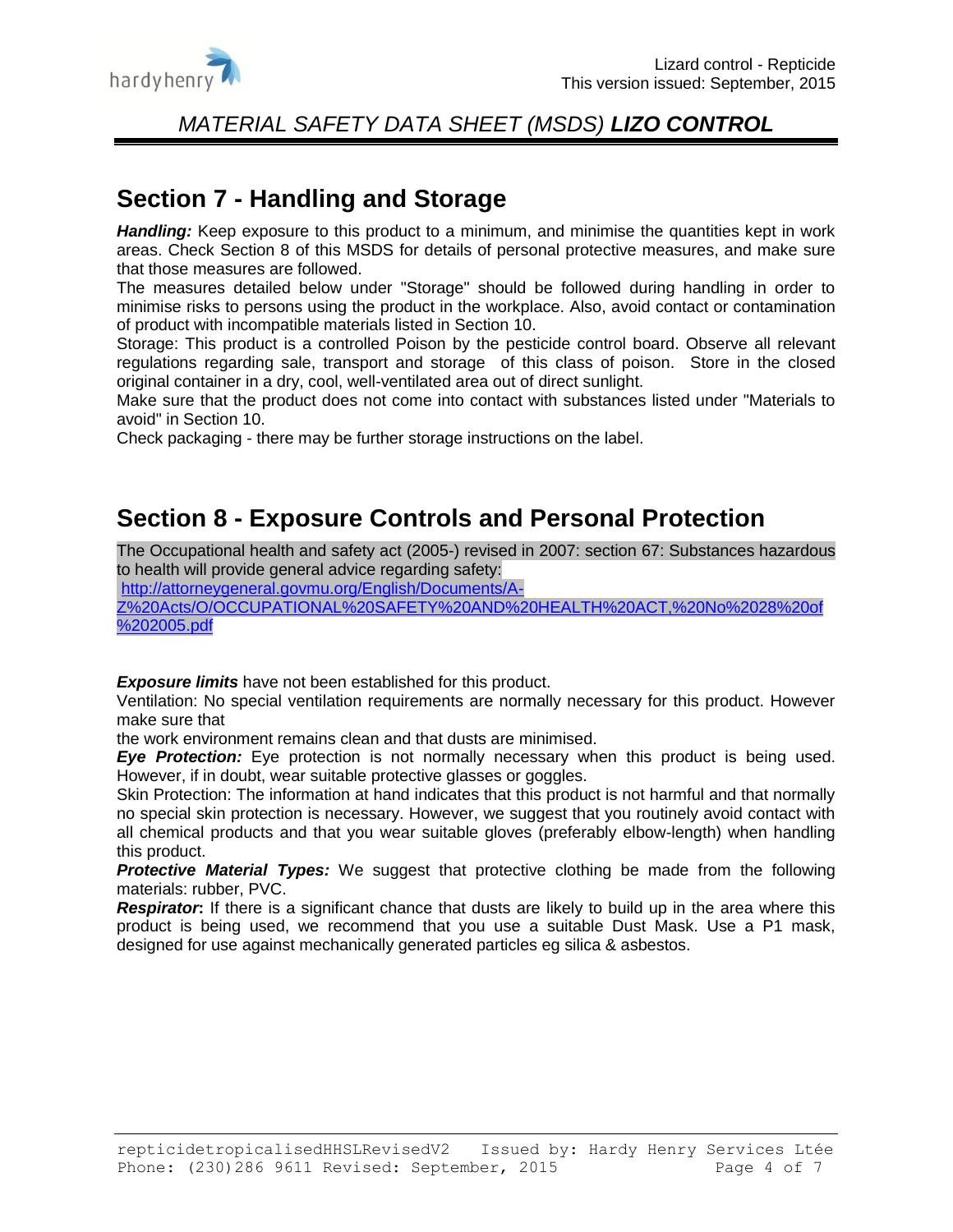

### **Section 9 - Physical and Chemical Properties:**

**Physical Description & colour:** White powdered solid. *Odour:* Faint odour. *Boiling Point:* Not applicable. *Freezing/Melting Point:* Decomposes before melting. *Volatiles:* No specific data. Expected to be low at 100°C. *Vapour Pressure:* No data. *Vapour Density:* No data. *Specific Gravity:* Approx 0.5 *Water Solubility:* Slightly soluble - 0.45g/100mL water at 15°C. *pH:* No data. *Volatility:* No data. *Odour Threshold:* No data. *Evaporation Rate:* No data. *Coeff Oil/water distribution:* No data *Autoignition temp:* No data.

## **Section 10 - Stability and Reactivity**

*Reactivity:* This product is unlikely to react or decompose under normal storage conditions. However, if you have any doubts, contact the supplier for advice on shelf life properties.

*Conditions to Avoid:* Store in the closed original container in a dry, cool, well-ventilated area out of direct sunlight.

Incompatibilities: strong acids, strong bases, strong oxidising agents.

**Fire Decomposition:** Carbon dioxide, and if combustion is incomplete, carbon monoxide and smoke. Hydrogen chloride gas, other compounds of chlorine, Carbon monoxide poisoning produces headache, weakness, nausea, dizziness, confusion, dimness of vision, disturbance of judgment, and unconsciousness followed by coma and death.

*Polymerisation:* This product is unlikely to undergo polymerisation processes.

# **Section 11 - Toxicological Information**

Local Effects:

*Target Organs:* There is no data to hand indicating any particular target organs.

Classification of Hazardous Ingredients

#### **Ingredient Risk Phrases**

Alpha chloralose: LD50 Oral, Rat 400mg/kg LD50 Oral, Mouse = 32mg/kg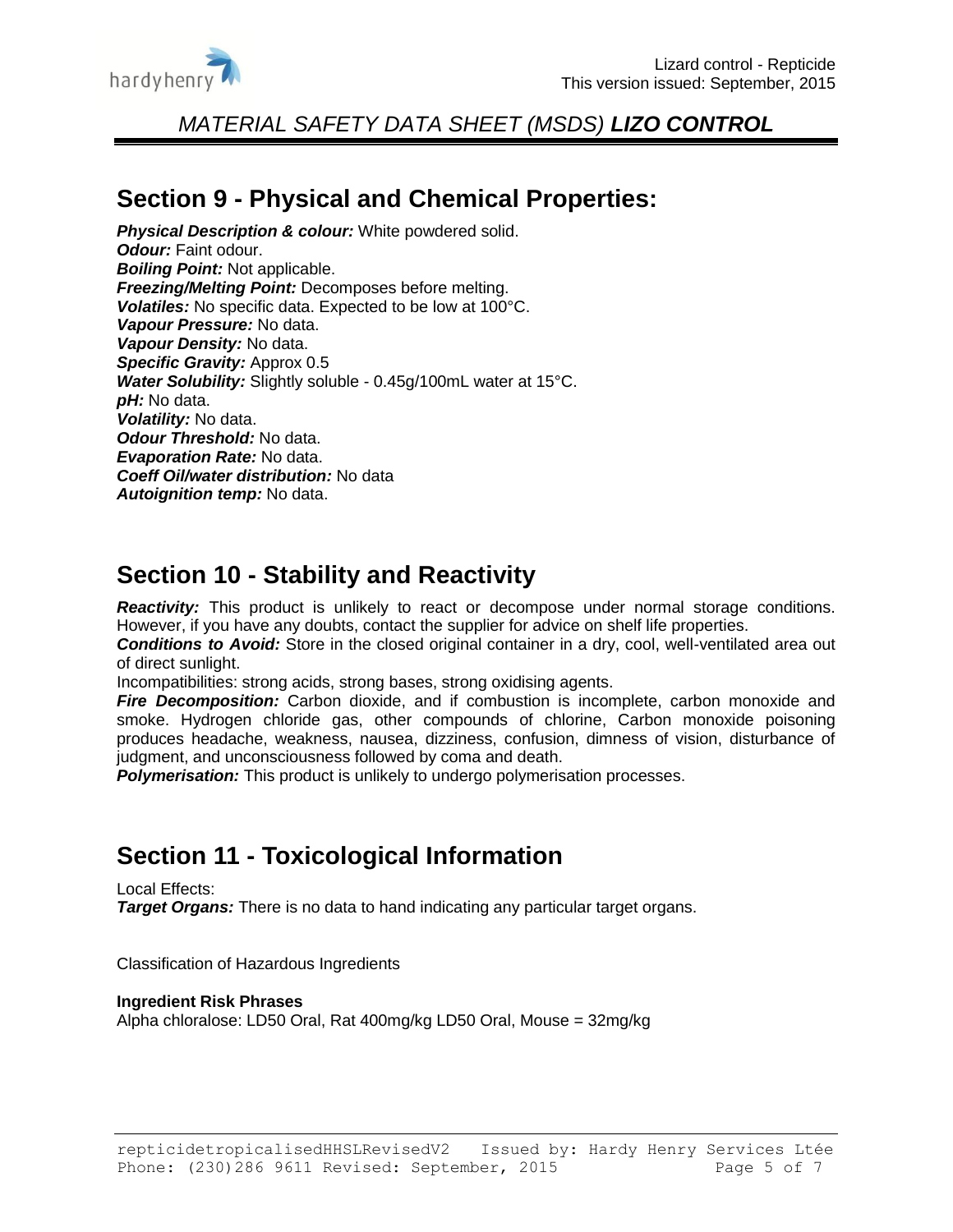

### **Section 12 - Ecological Information**

This product is biodegradable. It will not accumulate in the soil or water or cause long term environmental problems.

# **Section 13 - Disposal Considerations**

**Disposal:** Containers should be emptied as completely as practical before disposal. If possible, recycle containers either in-house or send to recycle company. If this is not practical, send to a commercial waste disposal site. This product should be suitable for landfill. However, check with local Waste Disposal Authority before sending there. Note

that product properties may have been changed in use, significantly altering it's suitability for landfill. Please do NOT dispose into sewers or waterways.

## **Section 14 - Transport Information**

This product is not classified as a Dangerous Good. No special transport conditions are necessary unless required by other regulations.

# **Section 15 - Regulatory Information**

The following ingredients: alpha chloralose is not yet mentioned in the dangerous chemical control act